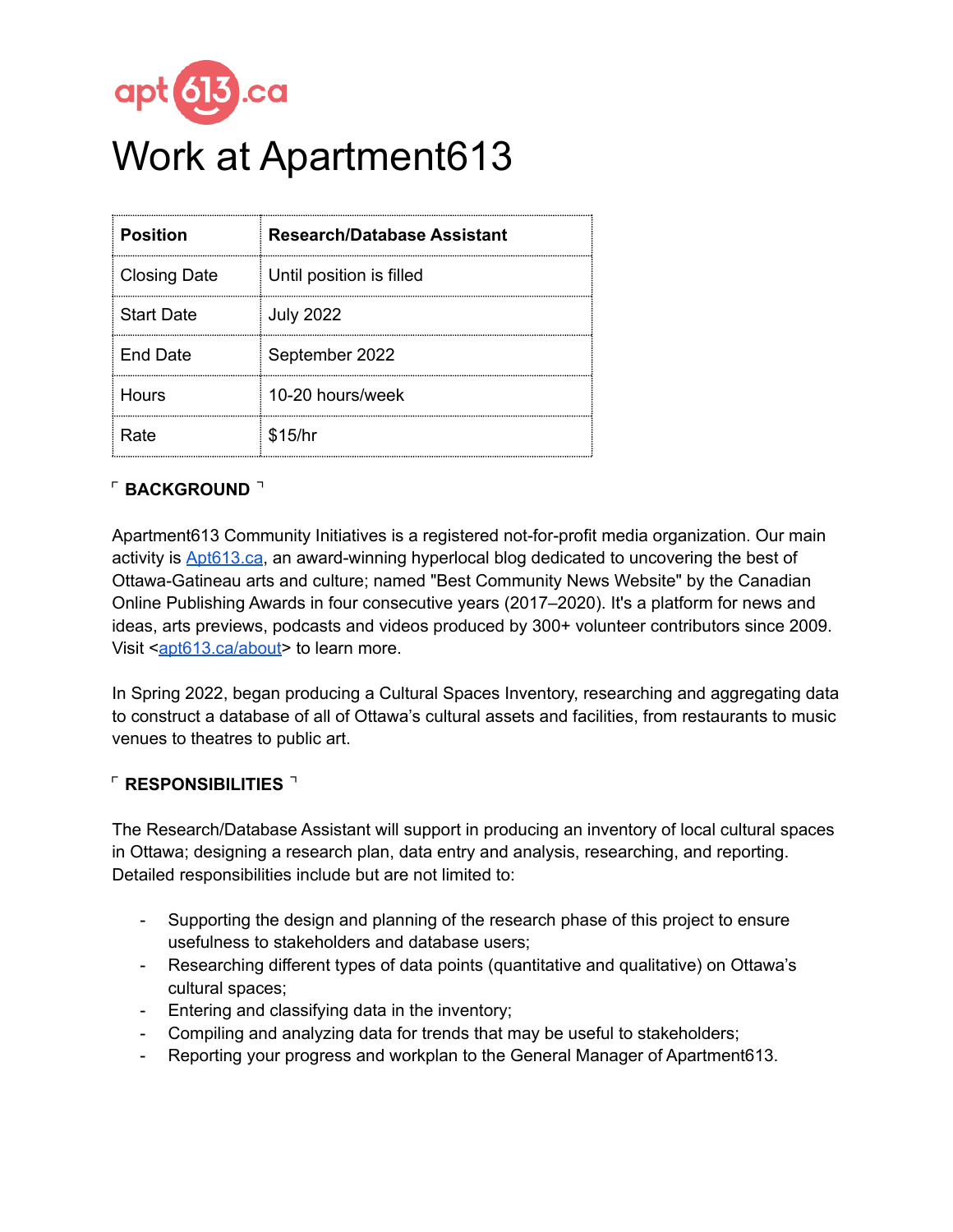# ⌜ **SKILLS & EXPERIENCE** ⌝

The ideal candidate will possess some or all of the following skills and experience:

- Experience working in research, data aggregation, and database assembly is an asset.
- Ability to pay close attention to details.
- Strong organizational skills and the ability to work with deadlines.
- Familiarity with Google Docs and Google Sheets.
- Ability to write/edit text in French is considered an asset.
- Availability with regard to hours of work as well as the ability to work independently and with teams, as needed.

We encourage applications from candidates who meet some or all of the desired skills and experience. If you don't have direct experience in some of these areas, we ask you to let us know about any other experience that has equipped you to succeed in those parts of the role.

#### ⌜ **TEAMWORK** ⌝

Apt613 has the resources for a small, dedicated p/t staff to manage the editorial calendar, edit submissions, organize special initiatives, produce social media content, and stay on top of administrative duties which "keep the lights on." You will be joining a p/t team which communicates primarily via Slack, Email, Google Drive, and DMs.

While you will be supported by teammates and asked to coordinate with each other, the ideal candidate for this position will be comfortable working independently. Your work shifts will not always line up with teammates, as we spread out to cover more ground.

## ⌜ **ADDITIONAL INFORMATION** ⌝

Apt613 welcomes community members from all backgrounds, and all gender identities and expressions. Above all, we want to see Ottawa-Gatineau's diversity reflected in our platform and will make every effort to accommodate folks from equity-seeking communities including women, people of colour, Black, Indigenous, LGBTQ2S+, and people with disabilities—because it's important generally, and because the blog benefits from editors with a diverse range of experience, contacts, and knowledge. Applicants are welcome to voluntarily self-identify as a member of one of these groups.

We strive to accommodate the access needs of a wide range of abilities, and appreciate any guidance or direction on how we may meet your needs.

## ⌜ **HOW TO APPLY** ⌝

Please apply using the **[application](https://forms.gle/jN3nTZYGU4weH4SGA) form.** We are accepting applications on a rolling basis until the positions are filled.